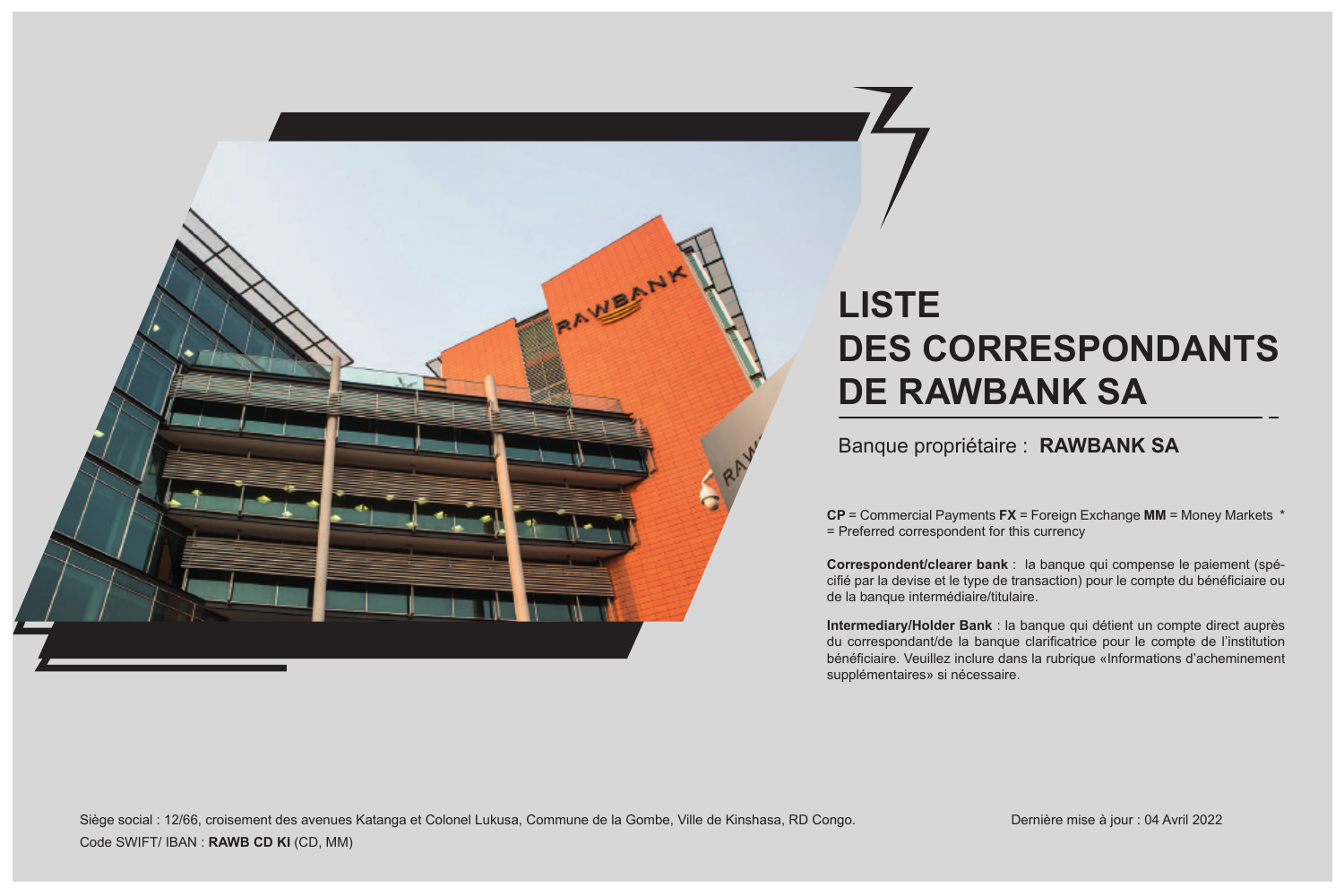| Curr       | <b>Correspondent Bank</b>                                   | <b>Correspondent</b><br><b>SWIFT/BIC</b> | <b>Correspondent Account No</b>  | <b>Correspondent Routing</b><br><b>Info</b> | <b>CP</b> | <b>FX</b> | <b>MM</b> | <b>Other</b> |
|------------|-------------------------------------------------------------|------------------------------------------|----------------------------------|---------------------------------------------|-----------|-----------|-----------|--------------|
| <b>AED</b> | <b>AKITIF YATIRIM BANKASI</b>                               | <b>CAYTTRIS</b>                          | IBAN: TR850014300000000007633699 |                                             | CP        |           |           |              |
| CAD        | Commerzbank AG,<br>Frankfurt am Main                        | COBA DE FF                               | Account Number: 400 877 4564 00  |                                             | <b>CP</b> |           |           |              |
| CHF        | <b>Banque de Commerce</b><br>et de Placements SA,<br>Geneva | <b>BPCP CH GG</b>                        | IBAN: CH7008629106043820002;     |                                             | <b>CP</b> |           |           |              |
| <b>CHF</b> | <b>BMCE BANK</b><br><b>INTERNATIONAL S.A.U,</b><br>Madrid   | <b>BMCE ES MM</b>                        | IBAN: ES9002198601040096601525   |                                             | <b>CP</b> |           |           |              |
| CNY        | <b>Bank of China Limited,</b><br>Dubai City                 | <b>BKCH AE AD</b>                        | Account Number: 325965123365;    |                                             | CP        |           |           |              |
| <b>EUR</b> | ING BELGIUM NV / SA                                         | <b>BBRU BE BB</b>                        | IBAN: BE84301010318659;          |                                             | CP        | <b>FX</b> |           |              |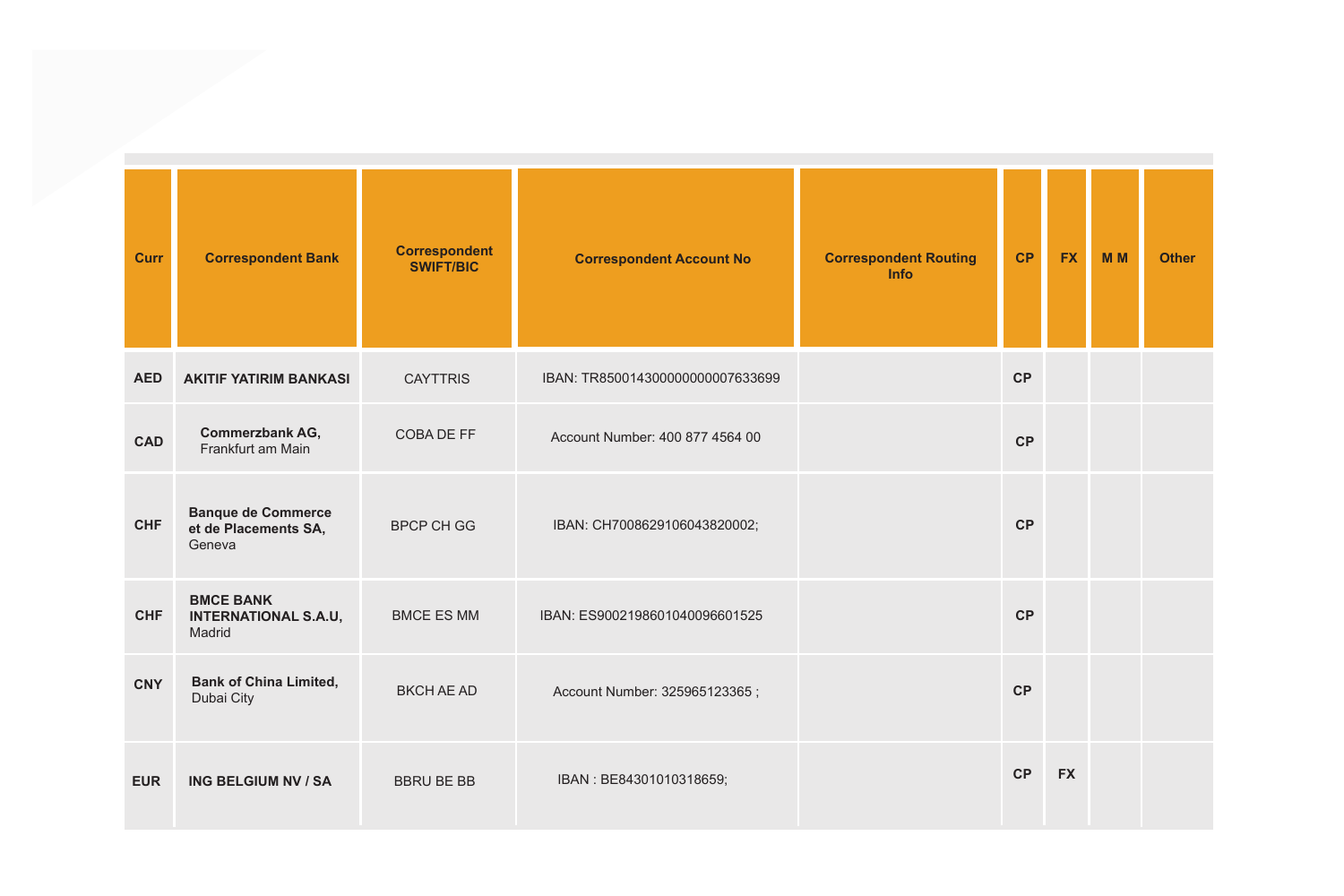| Curr       | <b>Correspondent Bank</b>                                                           | <b>Correspondent</b><br><b>SWIFT/BIC</b> | <b>Correspondent Account No</b>              | <b>Correspondent Routing</b><br><b>Info</b> | <b>CP</b> | <b>FX</b> | <b>MM</b>      | <b>Other</b> |
|------------|-------------------------------------------------------------------------------------|------------------------------------------|----------------------------------------------|---------------------------------------------|-----------|-----------|----------------|--------------|
| <b>CNY</b> | <b>Bank of China Limited,</b><br>Beijing                                            | <b>BKCH CN BJ</b>                        | Account Number: 345459468374;                |                                             | CP        |           |                |              |
| <b>CNY</b> | <b>Bank of China Limited,</b><br>Johannesburg                                       | BKCH ZA JJ                               | Account Number: 100200300053621;             |                                             | CP        |           |                |              |
| <b>CNY</b> | Industrial & Commercial<br><b>Bank of China Limited,</b><br><b>Xicheng District</b> | <b>ICBK CN BJ</b>                        | Account Number: 0101000111902789280;         |                                             | CP        |           |                |              |
| <b>EUR</b> | <b>Banque de Commerce</b><br>et de Placements SA,<br>Geneva                         | <b>BPCP CH GG</b>                        | IBAN: CH2708629106043820000;                 |                                             | CP        | <b>FX</b> | <b>MM</b>      |              |
| <b>EUR</b> | <b>BANQUE INTERNATIONALE</b><br><b>ARABE DE TUNISIE</b>                             | <b>BIATTNTTTET</b>                       | IBAN: TN5908003000716130074216               |                                             | CP        |           |                |              |
| EUR        | <b>Banque Sino Congolaise</b><br>Pour l'Afrique,<br><b>Brazzaville</b>              | <b>SCAQ CG CG</b>                        | Account Number: 30020 88100 20386550001 45:  |                                             | CP        |           |                |              |
| <b>EUR</b> | <b>BGFIBANK CONGO,</b><br><b>Brazzaville</b>                                        | <b>BGFICGCG</b>                          | Account Number: 30008 03100 72024423013 - 85 |                                             | CP        |           |                |              |
| <b>EUR</b> | <b>BGFIBANK EUROPE,</b><br>Paris                                                    | <b>BGFI FR PP</b>                        | IBAN: FR7616158811007000601010135;           |                                             | CP        | <b>FX</b> | M <sub>M</sub> |              |
| <b>EUR</b> | <b>BMCE BANK</b><br><b>INTERNATIONAL S.A.U.</b><br>Madrid                           | <b>BMCE ES MM</b>                        | IBAN: ES4102198601080096601338;              |                                             | <b>CP</b> |           |                |              |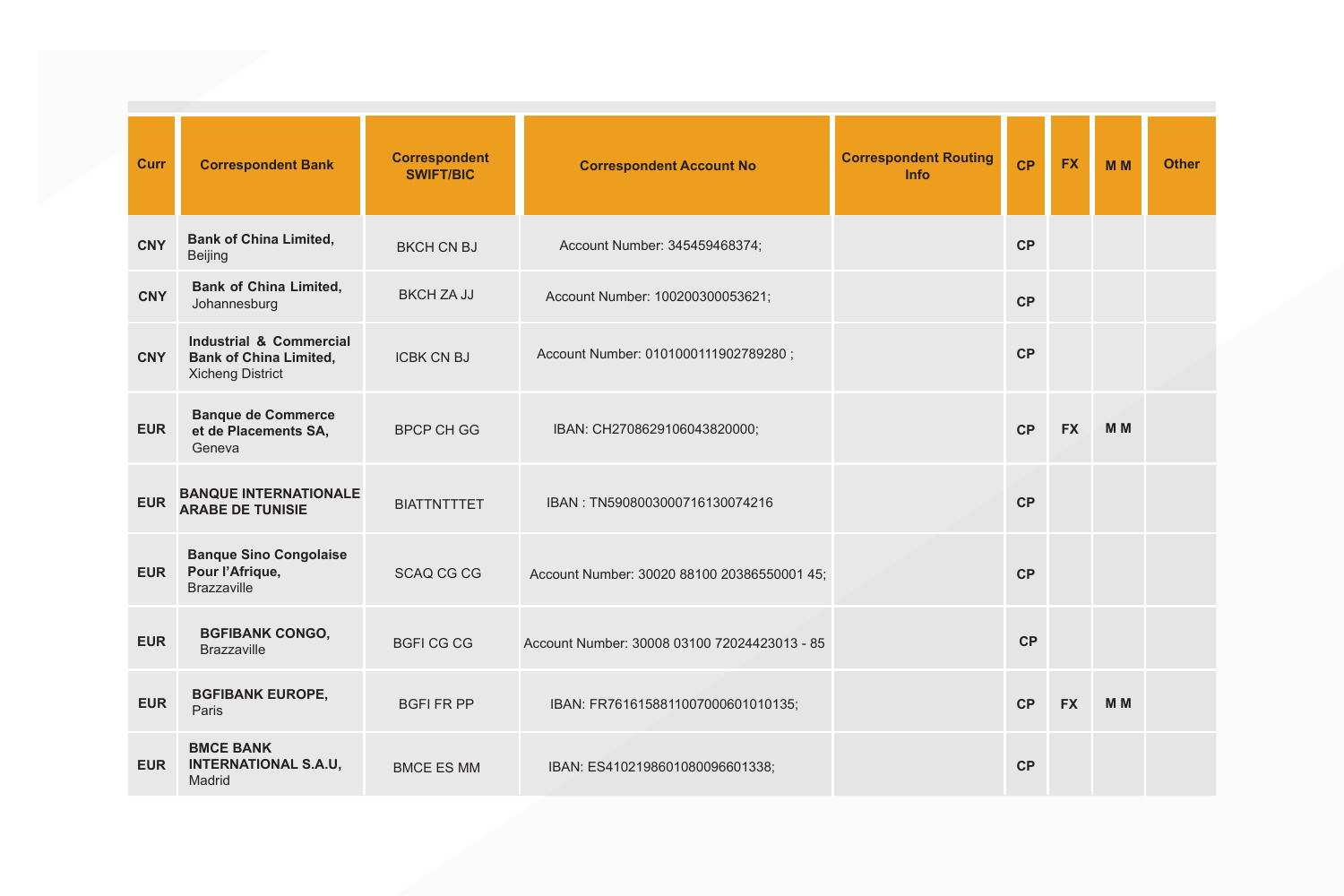| Curr       | <b>Correspondent Bank</b>                                     | <b>Correspondent</b><br><b>SWIFT/BIC</b> | <b>Correspondent Account No</b>       | <b>Correspondent Routing</b><br>Info | <b>CP</b> | <b>FX</b> | <b>MM</b>      | <b>Other</b> |
|------------|---------------------------------------------------------------|------------------------------------------|---------------------------------------|--------------------------------------|-----------|-----------|----------------|--------------|
| <b>EUR</b> | Citibank NA, London                                           | CITI GB 2L                               | IBAN: GB24 CITI1 8500 8111 20638;     |                                      | <b>CP</b> |           |                |              |
| <b>EUR</b> | Commerzbank AG,<br>Frankfurt am Main                          | COBA DE FF                               | Account Number: 400877456400 EUR;     |                                      | CP        | <b>FX</b> | M <sub>M</sub> |              |
| <b>EUR</b> | <b>INTESA SANPAOLO SPA,</b><br><b>ITALY</b>                   | <b>BCIT IT MM</b>                        | IBAN: IT51W0306940101100100021386     |                                      | <b>CP</b> |           |                |              |
| <b>EUR</b> | Natixis, Paris                                                | NATX FR PP                               | IBAN: FR7630007999990649437500027EUR; |                                      | <b>CP</b> |           |                |              |
| <b>USD</b> | ING BELGIUM NV / SA                                           | <b>BBRU BE BB</b>                        | IBAN: BE82301010318659                |                                      |           | <b>FX</b> | <b>MM</b>      |              |
| <b>EUR</b> | The Standard Bank of<br>South Africa Limited,<br>Johannesburg | <b>SBZAZAJJ</b>                          | Account Number: 090407717;            |                                      | <b>CP</b> |           |                |              |
| <b>JPY</b> | Commerzbank AG,<br>Frankfurt am Main                          | COBA DE FF                               | Account Number: 400 877 4564 00       |                                      | <b>CP</b> |           |                |              |
| <b>GBP</b> | Commerzbank AG,<br>Frankfurt am Main                          | COBA DE FF                               | Account Number: 400 877 4564 00       |                                      | <b>CP</b> | <b>FX</b> |                |              |
| <b>USD</b> | <b>BANQUE INTERNATIONALE</b><br><b>ARABE DE TUNISIE</b>       | <b>BIATTNTTTET</b>                       | IBAN: TN5908003000716130075089;       |                                      | <b>CP</b> |           |                |              |
| <b>USD</b> | <b>AFREXIMBANK</b>                                            | <b>AFXMEGCA</b>                          | Account Number: 400056201200001       |                                      |           |           | <b>MM</b>      |              |
| <b>USD</b> | ATLASMARA, ZAMBIA                                             | FMBZ ZM LX                               | Account Number: 3015 9666 96019       |                                      | <b>CP</b> |           |                |              |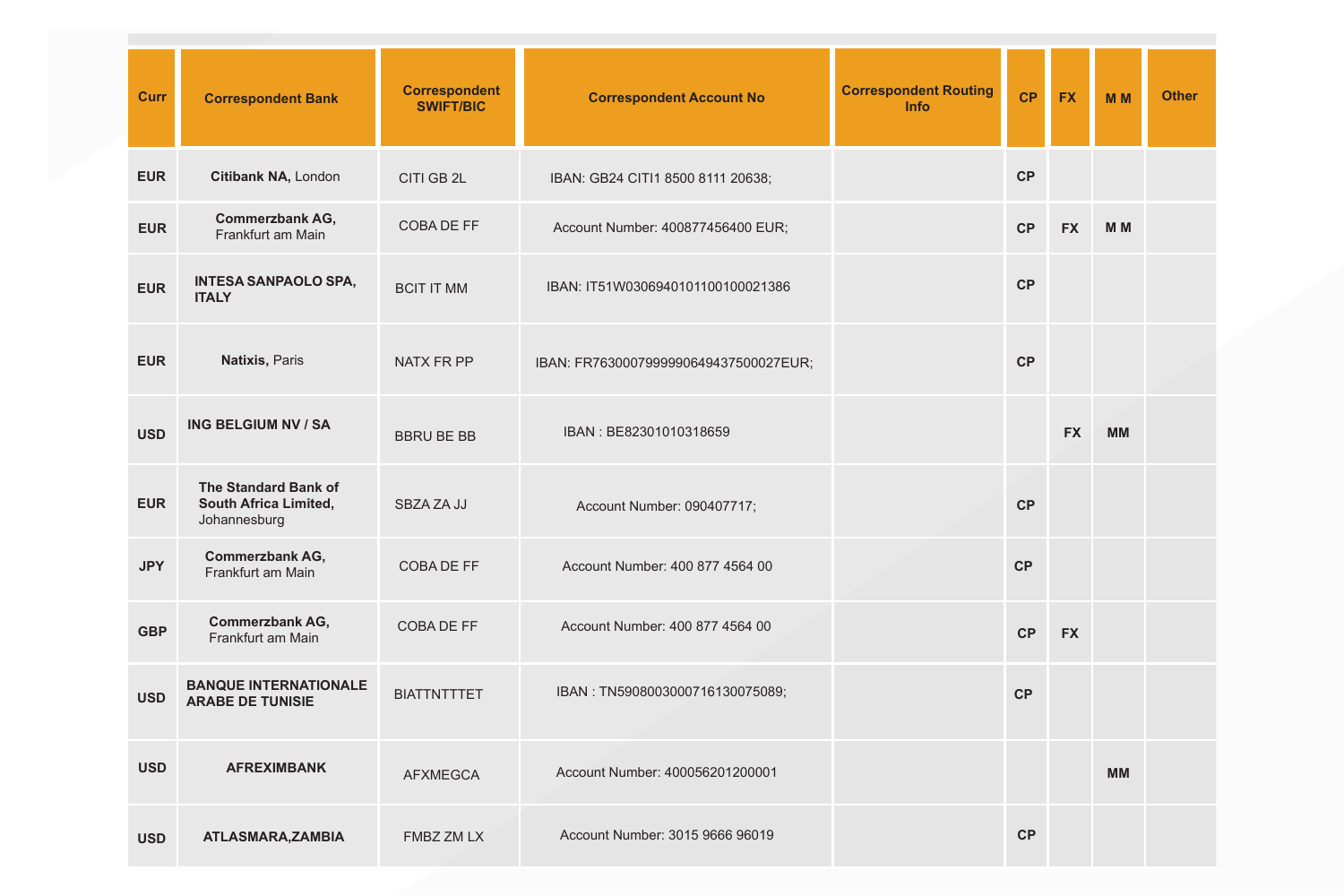| Curr       | <b>Correspondent Bank</b>                                    | <b>Correspondent</b><br><b>SWIFT/BIC</b> | <b>Correspondent Account No</b>              | <b>Correspondent Routing</b><br>Info                                       | <b>CP</b> | <b>FX</b> | <b>MM</b>      | <b>Other</b> |
|------------|--------------------------------------------------------------|------------------------------------------|----------------------------------------------|----------------------------------------------------------------------------|-----------|-----------|----------------|--------------|
| <b>USD</b> | <b>Bank of China Limited,</b><br>Dubai City                  | <b>BKCH AE AD</b>                        | Account Number: 100001700005061;             |                                                                            |           | <b>FX</b> | M <sub>M</sub> |              |
| <b>USD</b> | <b>Bank of China Limited.</b><br>Beijing                     | <b>BKCH CN BJ</b>                        | Account Number: 778400000571;                |                                                                            | CP        |           |                |              |
| <b>USD</b> | Bank of China Limited,<br><b>Rsa</b>                         | BKCH ZA JJ                               | Account Number: 100200300039775              |                                                                            |           | <b>FX</b> | M <sub>M</sub> |              |
| <b>USD</b> | <b>Banque de Commerce</b><br>et de Placements SA,<br>Geneva  | BPCP CH GG                               | IBAN: CH9708629106043820001;                 |                                                                            |           | <b>FX</b> | M <sub>M</sub> |              |
| <b>USD</b> | <b>Banque Sino Congolaise</b><br>Pour l'Afrique, Brazzaville | <b>SCAQ CG CG</b>                        | Account Number: 30020 88100 20386550002 42;  |                                                                            | <b>CP</b> |           |                |              |
| <b>USD</b> | <b>BGFIBANK CONGO,</b><br><b>Brazzaville</b>                 | <b>BGFICGCG</b>                          | Account Number: 30008-03100 72024423012 - 88 |                                                                            | <b>CP</b> |           |                |              |
| <b>USD</b> | <b>BGFIBANK EUROPE,</b><br>Paris                             | <b>BGFI FR PP</b>                        | IBAN: FR7616158811007000601010232;           |                                                                            |           | <b>FX</b> | M <sub>M</sub> |              |
| <b>USD</b> | <b>BMCE BANK</b><br><b>INTERNATIONAL S.A.U,</b><br>Madrid    | <b>BMCE ES MM</b>                        | IBAN: ES9502198601020096601339;              |                                                                            |           | <b>FX</b> | M <sub>M</sub> |              |
| <b>USD</b> | *Citibank NA,<br>New York, New York                          | CITI US 33                               | Account Number: 36247304;                    | RTN: 021000089 Princi-<br>pal correspondent bank<br>for US dollar payments | CP        |           |                |              |
| <b>USD</b> | *Citibank NA,<br>London                                      | CITI GB 2L                               | IBAN: GB26 CITI 1850 0811 4007 38;           |                                                                            | <b>CP</b> |           |                |              |